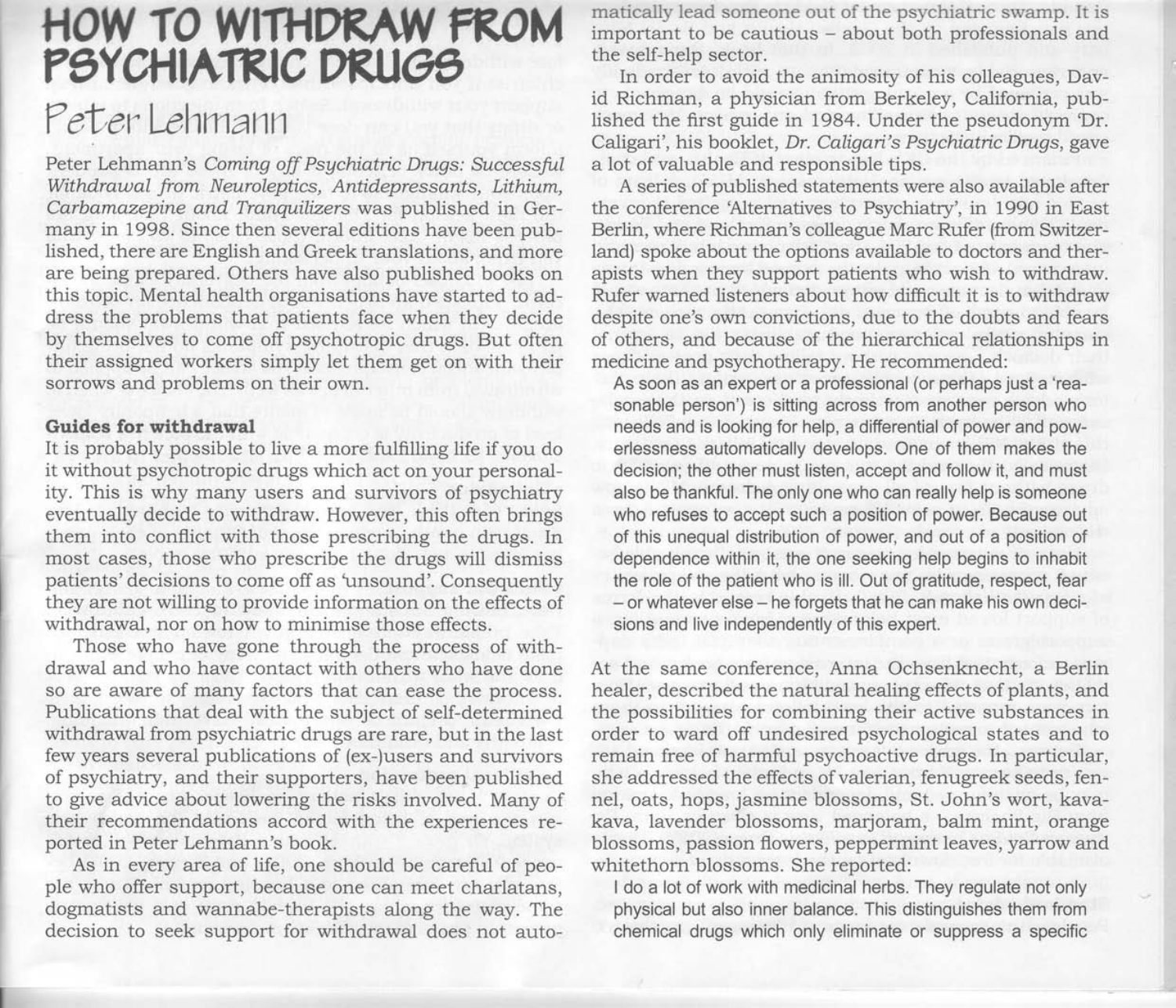symptom without activating the body's self-regulating forces. Thus, they also help to relieve or intercept severe withdrawal symptoms when psychiatric drugs are stopped. lt is often the fear of withdrawal symptoms (such as sleep disorder, a racing heart, nausea, sweats, or inner restlessness, among others) that serves as a reason to continue taking the drug that causes illness. It is a fear that is further spurred by many psychiatrists.

It is important to undertake a comorehensive search for possible ways of offering support. Not only to ease symptoms but also to activate regulatory forces and thereby re-establish inner balance. The medicinal power of plants can be utilized in the form of teas, extracts (alcoholic/liquid or ether oils) or appropriate coated tablets. The prescriptions and tea mixtures I propose are meant as an inspiration to try them out, not as a long-term treatment for everyone and not according to the motto'a lot helps a lot'.

Amongst users, ex-users and survivors of psychiatry, Sylvia Caras from Santa Cruz, California, also wrote about the topic. In 1991 she published a brochure: Doing without Drugs, in which she recorded recommendations from people who reported positive experiences with withdrawal.

Two years after the release of Coming Off Psychiatric Drugs, the American psychiatrist Peter Breggin and the psychologist David Cohen published their book: Your Drug Mag be Your Problem. This included more good tips. From Canada, Mg Self-Management Guide to Psgchiatric Medication was financed by the Quebec Health and Social Ministry and published in 2003. In that book, the valuable and reasonable recommendation to withdraw gradually was preceded by a warning that it would be dangerous to come off without counselling and supervision by experienced medical practitioners.

Financed by the UK's Department of Health, and commissioned by the national organisation MIND, a team of service user/survivor researchers was recruited to investigate coming off psychiatric drugs in England and Wales. The team carried out 2O4 short telephone interviews and interviewed 46 people in depth, using a topic guide. It was found that doctors could not predict which patients would be able to come off successfully. Two-thirds of those who came off neuroleptics or mood stabilisers did so against their doctor's advice or without telling their doctor. Those who stopped taking psychiatric drugs against their doctor's advice were just as likely to succeed as those who came off with physician agreement (Read, 2005). Following this study, MIND changed its standard advice to patients. Historically, their advice was not to come off psychiatric drugs without first of all consulting a doctor. MIND now advises people to seek information and support from a wide variety of sources (Darton, 2005).

User- or survivor-led research is especially valuable because people can be more open about their experiences of support (Wallcraft, 2OO7). In this research, the forms of support found most helpful were: from a counsellor, a support group or a complementary therapist, peer support, information from the Internet or from books, and activities such as relaxation, meditation and exercise. Doctors were reported as the least helpful category to those who wanted to reduce or come off psychiatric drugs.

Between the advice to seek competent professional advice or to keep way from doctors and other 'helpers'- who may be misinformed and dependent on (mis-)information from Big Pharma - a balanced view is given in Harm Reduction Guide: Coming off Psychiatric Drugs (2007). This is available for free download on the Internet.

## Standard advice

People with personal experience of 'coming off psychiatric

drugs, or have supported others in the withdrawal process, have highlighted many factors which alleviate withdrawal probiems. These can help to replace psychopharmacological suppression of the so-called illness with more personal control and self-determination.

#### o Do not rush it

Richman wrote:

The best way to minimize drug-withdrawal problems is to reduce drug intake gradually. This is especially important if the drug has been taken for more than one or two months. lf you have been taking small doses of psychiatric drugs, or have been taking such drugs for a brief time (i.e., a few days or weeks), then you may wish to try discontinuing 'cold turkey,' that is, just stop taking the drug. (Dr. Caligari's, 1984, p. 55)

# . Inform yourselfabout the risks and undesired effects of psychiatric drugs as well as alternative ways of coping with emotional distress. Anticipate the withdrawal effects that may set in, even after weeks

Withdrawal from psychiatric drugs can be very trying. You should know that withdrawal can cause moderate to severe discomfort and outright misery at times. Being mentally prepared for this decreases the chance that you will become scared or discouraged. Patience and determination are needed. (Dr. Caligari's, pp. 56-57)

## . Plan ahead

It may be wise to begin changing your situation or your lifestyle (living arrangements, work, or social contacts) before withdrawing. Consider changing your doctor or psychiatrist if you anticipate that yours may refuse to help support vour withdrawal. Switch from injections to tablets or drops that you can dose yourself. Before withdrawing, inform yourself as to the risks of losing your apartment, welfare or other benefits, if any of these are dependent upon your willingness to take psychiatric drugs. Look for the right season for change. Think about how long the process might take. Inform those close to you (and who you trust) about your undertaking.

In 1985 Josef Schöpf from the University Clinic in Lucerne pubiished an article about dependence on benzodiazepines in which he advised that withdrawal should be planned such that disruptive symptoms do not bring unpleasant social consequences. His advice can be applied to withdrawal from other drugs as well: The choice of when to withdraw should be made to insure that a temporary lower level of productivity is compatible with the patient's responsibilities' (Schöpf, 1985, p. 59 1).

#### . Get advice

Speak with those who have experienced withdrawal. Join a self-help group in which the individuality of each member is respected. Don't heed any sure-fire cures.

#### . Seek out support

Have healing substances on hand to ease withdrawal. Take preparations that strengthen the organs and promote detoxification. Seek the company of people who understand what withdrawal entails. You may want to seek out doctors or therapists who are willing to forget their psychiatric prejudices and instead have understanding, sympathy and discretion.

## . Get legal protection

Contact independent patient spokespersons before you run the risk of being forced back into the psychiatric system. Or protect yourself with a Psychiatric Will or Advanced Statement (Krücke, 2007, and Ziegler, 2007) before you are committed to a hospital (again). (There are some countries where the human right of a psychiatric patient to physical inviolability is respected.)